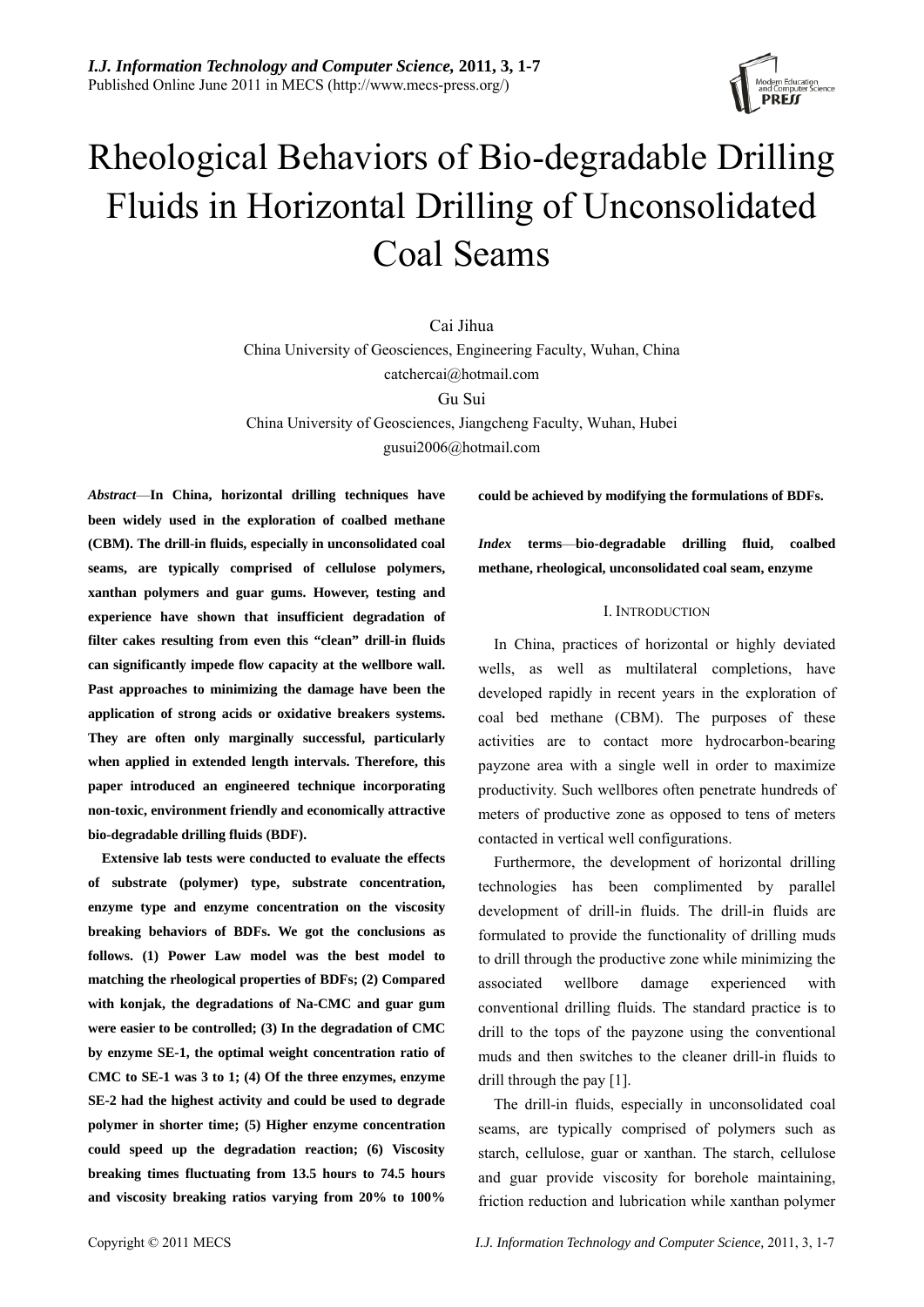enhances cutting transport capabilities. Although drill-in fluids are inherently less damaging than the conventional drilling muds, relatively impermeable filter cakes are nonetheless still deposited on the borehole wall. Insufficient degradation of the filter-cakes resulting from even these "clean" drill-in fluids can significantly impede flow capacity at the wellbore wall [2]. This reduced flow capacity can result in significant reduction of the well productivity or injectivity. Formation damage from drilling fluids leaking off into the formation, especially in unconsolidated and high permeability coal seams, as well as filter-cake impairment, must be eliminated to realize the full potential of horizontal completions.

A common approach to minimizing damage during the drilling of openhole horizontal wells is to use a brine-based drill-in fluid system with acid or water-soluble weighting agents followed by the application of acid or an oxidative breaker system to dissolve filter-cake solids and polymers [3-6]. The typical wellbore treatment to remove damage due to the drill-in fluid filter cake consists of pumping  $0.497 \text{ m}^3$  of 15 wt% hydrochloric acid per meter of interval [7].

Acids and oxidative solution washes appear to perform reasonably well in the laboratory environment where contact of the filter-cake damage with the reactive solution is easily achieved. However, previous testing had indicated that application of acids or oxidative solutions may not be effective for removing the damage in horizontal intervals [8]. The problem is particularly evident when such treatments are applied in extended length openhole intervals. The primary problem is thought to be inadequate contact of the reactive solution with the drill-in fluid damage [7].

The main deficiency of acids and oxidizers is that they are non-specific reactive species which will react with anything encountered which is oxidizable including tubular goods, hydrocarbons, and some formation components. They are a least partially spent prior to arrival at the damaged location for the non-specific reactants begin spending upon with any oxidizable material. In the situation of extended length openhole intervals, this phenomenon can pose extreme difficulties. Acids also tend to produce wormholes resulting in the generation of additional non-productive reaction area to divert the reactive solution away from the targeted damage [2]. In addition, work has indicated that the polymers often coat the solid particles such as the calcium carbonate. This polymer coating limiting the penetration of acid to the solid and restricts their reaction [9].

#### II. APPROACH TO PROBLEM RESOLUTION

Recent introduced technology utilizes polymer-linkage specific enzymes complexes to hydrolyze polymers to non-damaging fragments. Such applications have been coupled with a follow-up treatment involving an acid wash to remove acid-soluble bridging agents [2,7,10-17]. Enzymes are polymers of amino acids with a high molecular weight. They are produced by living organisms and can act as catalysts to promote specific reactions, under relatively mild conditions of pH and temperature [16]. Furthermore, as a catalyst, the original structure of an enzyme is unchanged by the reaction it promotes; it can then initiate another, and so on.

The enzyme based catalytic activities are often extremely specific that is to say a certain enzyme can only catalyze the break down or synthesis of certain compounds. Different from acidic or oxidative processes, the enzyme systems will not react with substances other than the targeted polymers. Therefore, corrosion of tubular goods as well as iron-promoted sludging are also avoided using the technology of polymer bio-degradation. The enzyme system attacks the drill-in fluid filter-cake damage by degrading the polymer, which will ensure the free flow of CBM flowing into the wellbore.

#### Ⅲ. EXPERIMENTAL PROCEDURES

#### *A. Experimental Materials*

Bio-degradable polymers included guar, carboxymethyl cellulose (CMC) and Konjak. Enzyme additives were enzymes SE-1, SE-2 and SE-3, which were the complex of protease, xylanase, amylase, β-glucanase, cellulose, et al. Bentonite and sodium carbonate were used to make polymer muds.

# *B. Test Procedure 1: Rheological Model of Polymer Drilling Fluids*

Polymers such as guar, hydroxypropyl guar (HPG),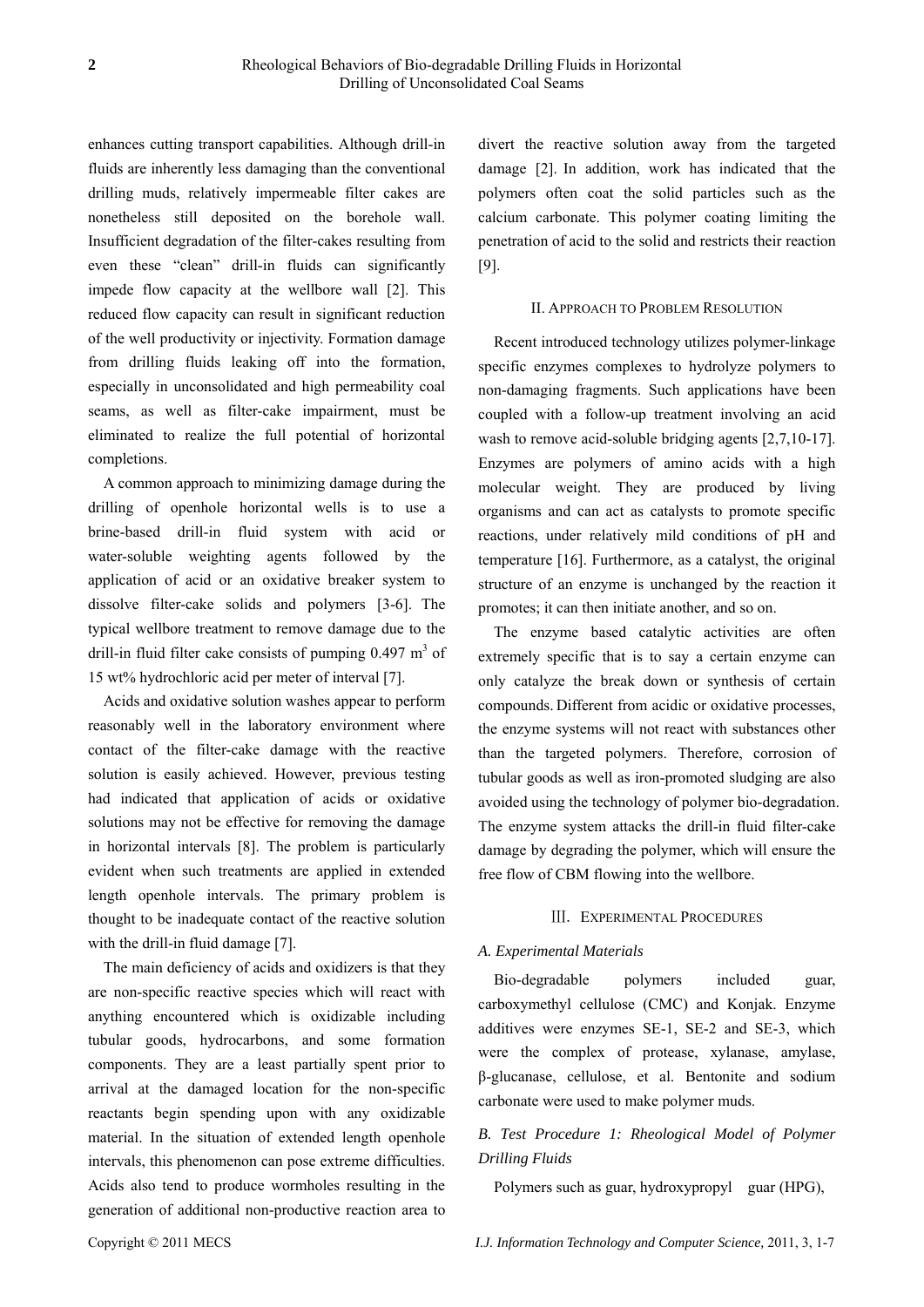hydroxyethyl cellulose (HEC) and Fenugreek gum were dispersed in water separately with the concentration of 0.5 weight percent  $(wt\%)$  where the viscometer was operated at 3000 rpm and the mixing time was 30 minutes. ZNN six-speed rotary viscosimeter was used in the investigation of the rheological parameters of these polymer drilling fluids. Data Processing System (DPS) software was used to analyze the rheological models of polymer drilling fluids.

# *C. Test Procedure 2: Viscosity Reductions of Typical Bio-degradable Drilling fluids*

Different enzymes were separately added into the single polymer drilling fluid, compound polymers drilling fluid and polymer mud and the apparent viscosity (AV), plastic viscosity (PV) and yield point (YP) of each formula were recorded with the change of time.

*D. Test Procedure 3: Evaluation of the effects of different factors on the viscosity breaking behaviors of bio-degradable drilling fluids* 

Using apparent viscosity as the main evaluating parameter, laboratory tests were run to evaluate the effects of polymeric substrate type (single polymer, compound polymers and polymer mud), polymeric substrate concentration, enzyme type and enzyme concentration on the viscosity breaking behaviors of bio-degradable drilling fluids.

#### Ⅳ. RESULTS AND DISCUSSION

#### *A. Rheological model of bio-degradable drilling fluids*

**Table** Ⅰ stated the rheological parameters of several polymer drilling fluids and **Fig. 1** showed that rheological curve of them. Taking the example of 0.5 wt% guar drilling fluid, DPS software was utilized to analysis the rheological equations, determination

coefficient  $R^2$ , *F*-value and *p*-value corresponding to different rheological model. The rheological equations and the parameters of regression analysis were displayed in Table Ⅱ.

TABLE Ⅰ RHEOLOGICAL PARAMETES OF POLYMER DRILLING FLUIDS

| Polymer       | $\theta_{600}$ | $\theta_{300}$ | $\theta_{200}$ | $\theta_{100}$ | $\theta_6$ | $\theta_3$ |
|---------------|----------------|----------------|----------------|----------------|------------|------------|
| guar          | 46.5           | 36.1           | 31             | 28.8           | 9          | 6.7        |
| HPG           | 59.8           | 44             | 41.4           | 30             | 9.4        |            |
| <b>HEC</b>    | 45             | 25             | 22.1           | 14.6           | 3.8        | 3          |
| Fenugreek gum | 47             | 34             | 28.2           | 22             | 6.8        | 5          |



Fig.1 Rheological curve of typical polymer drilling fluids

It is generally acknowledged that the higher the determination coefficient  $R^2$  and *F*-value or the lower the *p*-value, the equation has better regression performance. Based on an overall [consideration](http://dj.iciba.com/consideration/) of various factors, Power model had the best regression performance and it could be used to describe the rheological behaviors of 0.5 wt% guar drilling fluid.

With the same method, the rheological equations and the parameters of regression analysis of HPG drilling fluid, HEC drilling fluid and fenugreek gum drilling fluid were achieved and listed in **Table** Ⅲ.

TABLE Ⅱ RHEOLOGICAL EQUATIONS AND REGRESSION ANALYSIS PARAMETERS OF DIFFERENT RHEOLOGICAL MODELS (GUAR DRILLING FLUID)

| Rheological Model      | Rheological Equation                                               | $R^2$  | F        | $\boldsymbol{p}$ |
|------------------------|--------------------------------------------------------------------|--------|----------|------------------|
| Bingham Model          | $\tau = 7.030 + 0.019 \times \gamma$                               | 0.8238 | 18.7076  | 0.0124           |
| Power Model            | $\tau = 2.324 \times \gamma^{0.336}$                               | 0.9876 | 318.8555 | 0.0001           |
| Casson Model           | $\tau^{1/2}$ = 1.945 + 3.216 × $\gamma^{0.5}$ /1000 <sup>0.5</sup> | 0.9232 | 48.0787  | 0.0023           |
| Herschel-Bulkely Model | $\tau = 3.912 + 4.886 \times \gamma^{0.248}$                       | 0.9909 | 163.7724 | 0.0009           |
| Robertson Stiff Model  | $\tau = 2.818(\gamma - 3.469)^{0.306}$                             | 0.9910 | 164.4238 | 0.0009           |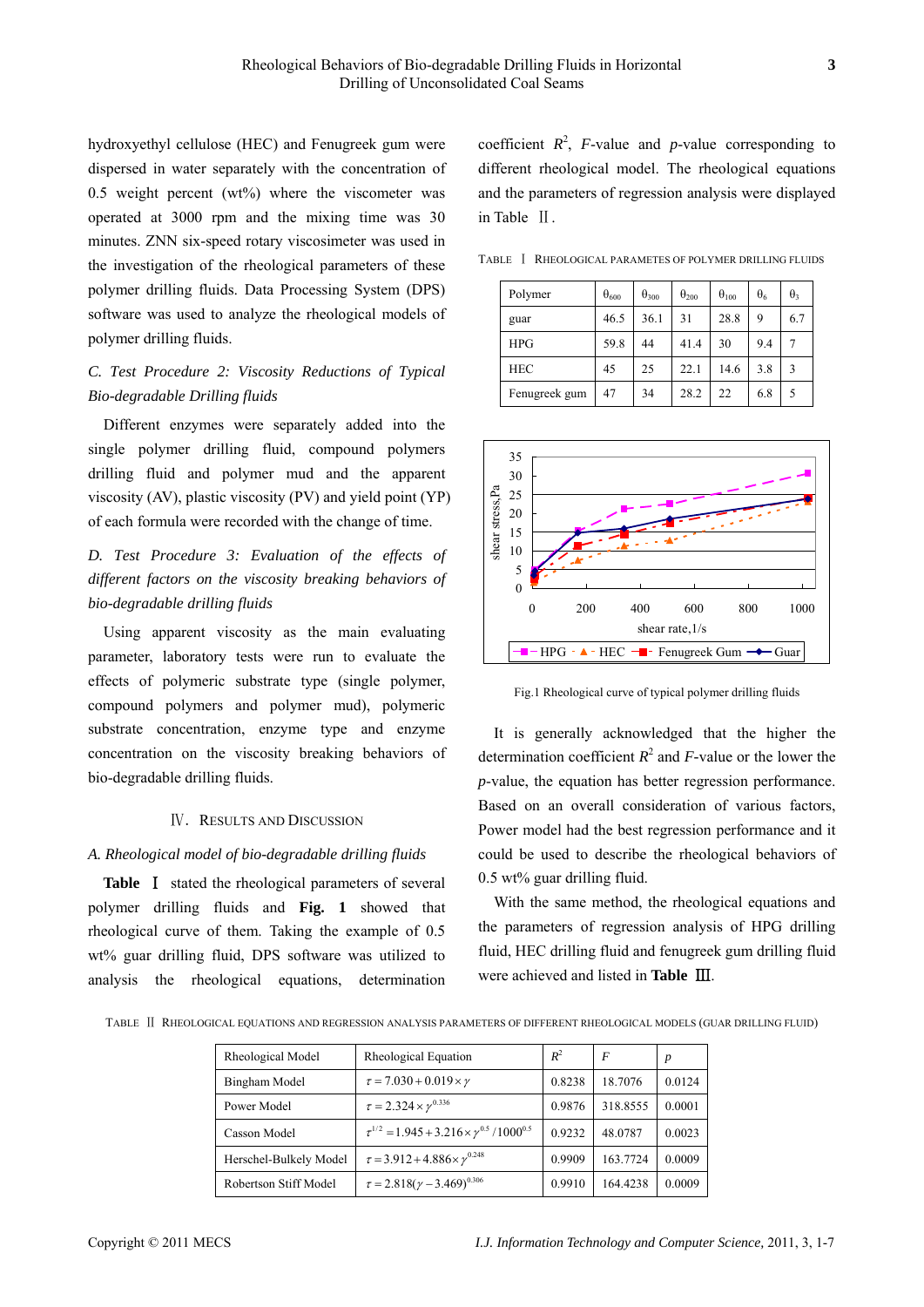| Polymer       | Rheological Equation                 | $R^2$  | F         | D      |
|---------------|--------------------------------------|--------|-----------|--------|
| HPG           | $\tau = 2.070 \times \gamma^{0.389}$ | 0.9957 | 935.2626  | 0      |
| <b>HEC</b>    | $\tau = 0.263 \times \gamma^{0.641}$ | 0.9870 | 303.3164  | 0.0001 |
| Fenugreek gum | $\tau = 1.208 \times \gamma^{0.430}$ | 0.9988 | 3428.4056 | 0.0000 |

TABLE Ⅲ RHEOLOGICAL EQUATIONS AND REGRESSION ANALYSIS PARAMETERS OF OTHER POLYMERS DRILLING FLUID

Based on the results of **Table 2** and **Table 3**, Power model was the optimal rheological model which could be utilized to describe the rheological behaviors of polymer drilling fluids [18].

*B. Viscosity Reductions of Typical Bio-degradable Drilling fluids* 

# **(1) Single polymer drilling fluid**

In **Fig. 2**, with the addition of enzyme SE-1, apparent viscosity of 0.5 wt% guar drilling fluid decreased from 23.5 mPa·s to 5 mPa·s in 48.5 hours. Plastic viscosity (PV) and yield point (YP) showed the similar characteristic in the degradation process.



Fig.2 Viscosity reduction of guar drilling fluid

#### **(2) Compound polymers drilling fluid**

From **Fig. 3** we can see that with the addition of enzyme SE-2, apparent viscosity of the compound drilling fluid of 0.3% CMC plus 0.2 wt% guar declined from 25.5 mPa·s to 5 mPa·s in 46 hours. Plastic viscosity and yield point showed the homologous characteristic in the degradation process.



Fig.3 Viscosity reduction of compound polymers drilling fluid

#### **(3) Polymer mud**

**Fig. 4** showed that in the initial process, the rheological curves showed slightly increase for the hydration of bentonite. With the addition of enzyme SE-2, apparent viscosity of this polymer mud could decrease from 15.5 mPa·s to 5.5 mPa·s in 46.5 hours. The plastic viscosity and yield point showed the similar behavior in the degradation process.



Fig.4 Viscosity reduction of polymer mud

*C. Factors of the rheological behaviors of bio-degradable drilling fluids* 

# **(1) Polymeric substrate type**

In room temperature  $(25^{\circ}\text{C})$ , with the same concentration of 0.5% wt%, CMC, guar and Konjak gum were mixed with 0.25 wt% SE-1 separately. The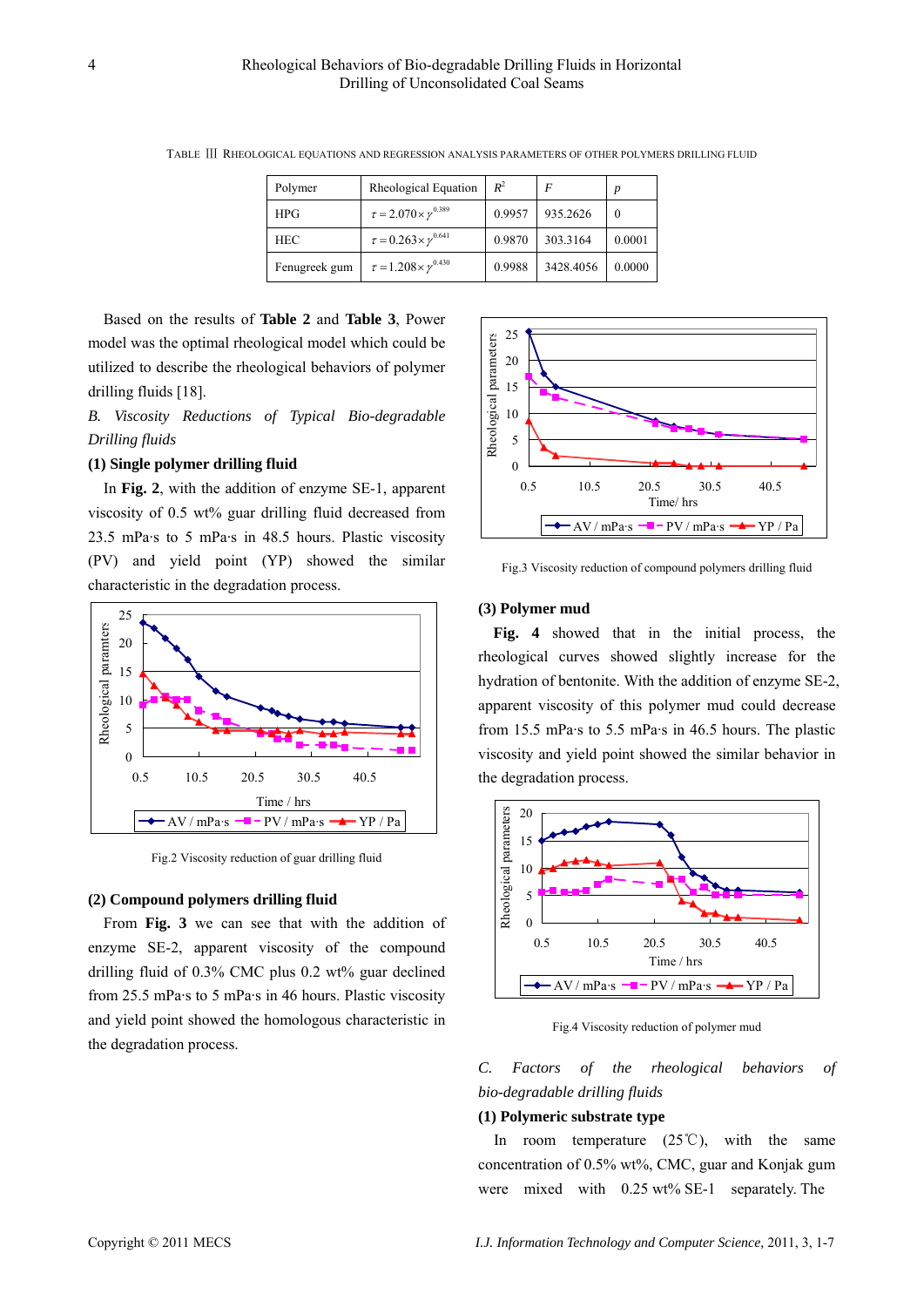rheological parameters were recorded with the elapse of time, shown in **Fig. 5**. With the existence of enzyme SE-1, CMC, guar gum and konjak showed quite different degradation behavior.



Fig. 5 Effect of substrate type on rheology of bio-degradable drilling fluid

1) Guar gum's initial apparent viscosity was almost the double of the other two polymers for its high molecular weight  $(1.127\times10^6)$ .

2) Viscosity breaking time of Konjak was only 13.5 hours therefore it was easier to be degraded. It was fully degraded for its viscosity breaking ratio was 100%.

3) Although the initial apparent viscosity of CMC solution and guar gum solution was different, they had very close final apparent viscosity. Therefore, it's not ridiculous that the viscosity breaking ratio of guar gum solution was 10% higher than CMC solution.

## **(2) Polymeric substrate concentration**

In room temperature ( $25^{\circ}$ C), 0.5 wt% CMC, 0.75 wt% CMC and 1 wt% CMC were mixed with 0.25 wt% SE-1 separately. The rheological parameters were recorded with the change of time, shown in **Fig. 6**. With the elevated concentrations of CMC, initial apparent viscosity increased from 12 mPa·s to 36.75 mPa·s and the final apparent viscosity performed the similar behavior. The viscosity breaking ratio of 0.75 wt% CMC was almost 10% higher than that of 0.5 wt% CMC while when the concentration increased to 1.0%, the viscosity breaking ratio had a slight improve of 1.5%. This means that the optimal proportion of CMC vs enzyme SE-1 was 3 to 1 (0.75% divides by 0.25%).



Fig. 6 Effect of substrate concentration on rheology of bio-degradable drilling fluid

#### **(3) Enzyme type**

In room temperature (25℃), 0.25 wt% enzyme SE-1, 0.125 wt% enzyme SE-2 and 0.125 wt% enzyme SE-3 were added into 0.75 wt% CMC drilling fluid. The rheological parameters were acquired with the change of time, listed in **Fig. 7**. We can conclude that three enzymes showed different viscosity breaking performance. The degradation process with enzyme SE-1 was moderate and the viscosity breaking ratio reached to 76% in 48.5 hours. Enzyme SE-2 immediately accelerated the degradation process in case it contacted with cellulose. The viscosity breaking ratio reached to 57% in only 30 minutes. While enzyme SE-3 had a rather slow degradation on CMC with the viscosity breaking ratio was only 20% in 73 hours. It could demonstrate that enzyme SE-3 had little effect on the degradation of CMC.



Fig. 7 Effect of bio-enzyme type on the rheology of bio-degradable drilling fluid

In room temperature (25℃), 0.25 wt% enzyme SE-1,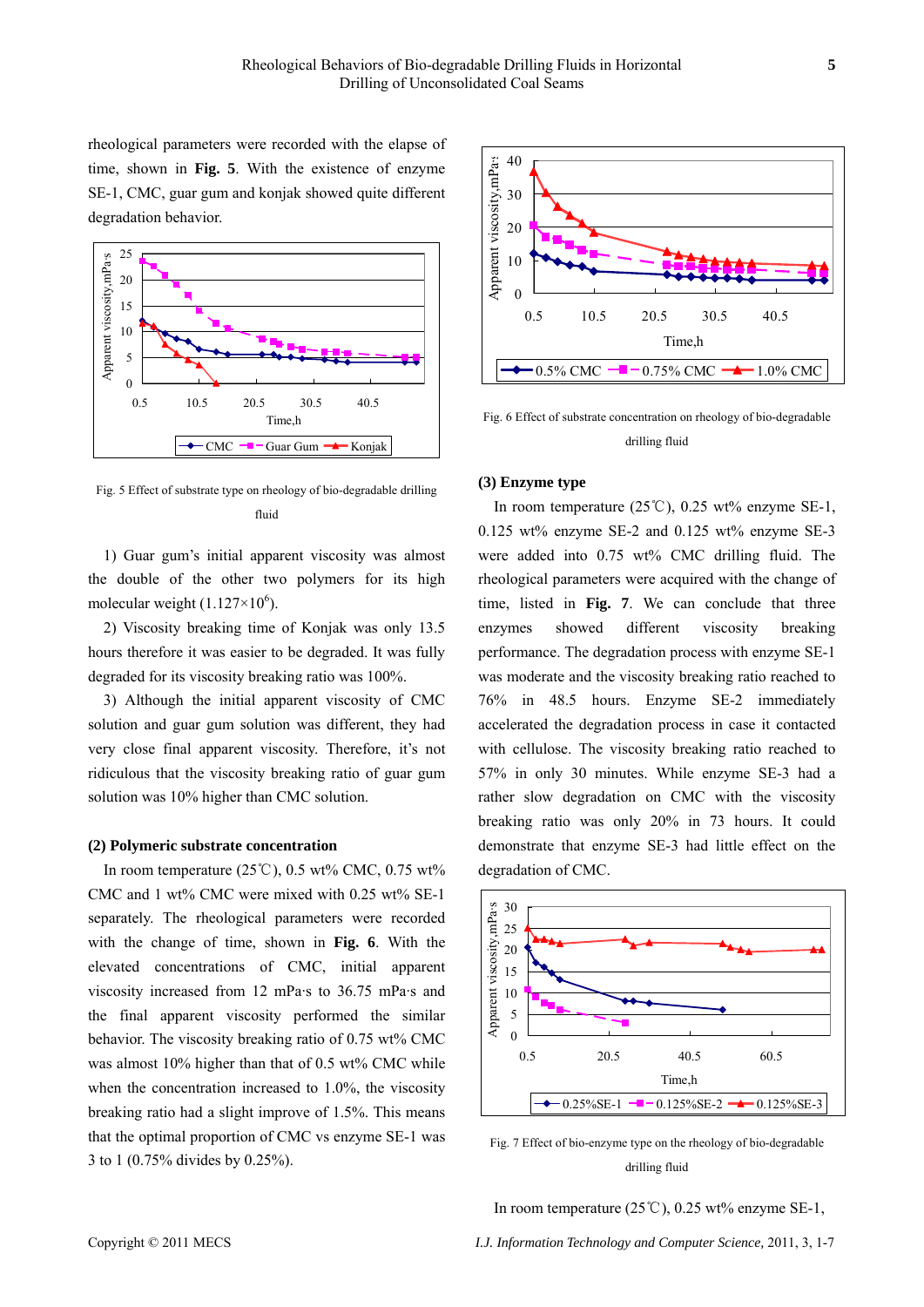0.125 wt% enzyme SE-2 and 0.125 wt% SE-3 were added into 0.5 wt% guar drilling fluid. The rheological parameters were measured with the change of time, shown in **Fig. 8**. We can see that enzyme SE-2 showed strong reaction on guar, for the apparent viscosity decreased to 1 mPa·s in only 10.5 hours. Furthermore, the viscosity breaking ratio reached to 72.34% in only 30 minutes. Enzymes SE-1 and SE-3 were more moderate, especially enzyme SE-3 showed better viscosity breaking performance when contacted with guar gum for the viscosity breaking ratio was 93.62% in 74.5 hours.

# **(4) Enzyme concentration**

In the temperature of 50℃, elevated concentrations of enzyme SE-2 were mixed with 0.6 wt% hydroxypropyl guar (HPG). The reaction was kept for 5 hours. The curve of viscosity breaking ratio varying with enzyme concentration was shown in **Fig. 9**. With the increased concentration of enzyme, the chance of a HPG molecular chain meeting with enzyme SE-2 would increase resulting in the increase of viscosity breaking ratio.



Fig. 8 Effect of bio-enzyme type on the rheology of bio-degradable drilling fluid





# Ⅴ. CONCLUSIONS

The "clean" drill-in fluids can cause significant damage to the wellbore permeability in horizontal drilling of unconsolidated coal seam. Conventional oxidative solution or acid washes are often inadequate for removal of drill-in fluid filter-cake damage to achieve maximized well productivity. A newly developed polymer specific enzyme system, bio-degradable drilling fluid, for enhancing removal of drill-in fluid filter-cake damage has been developed and the rheological behaviors has been evaluated. Bio-degradable drilling fluid provides for specific polymeric damage removal without causing damage to the formation or tubular goods. Bio-degradable drilling fluid is environmentally friendly. Following conclusions could be acquired from above research.

(1) Power Law model was the optimal model to matching the rheological properties of bio-degradable drilling fluids;

(2) Compared with konjak, the degradations of Na-CMC and guar gum were easier to be controlled;

(3) In the degradation of CMC by enzyme SE-1, the optimal weight concentration ratio of CMC to SE-1 was 3 to 1;

(4) Of the three enzymes, enzyme SE-2 had the highest activity and could be used to degrade polymer in shorter time;

(5) Higher enzyme concentration could speed up the degradation reaction;

(6) Viscosity breaking times fluctuating from 13.5 hours to 74.5 hours and viscosity breaking ratios varying from 20% to 100% could be achieved by modifying the formulations of BDFs;

Further study should focus on the lab experiments of the return of coal reservoir permeability and the field trial in horizontal drilling of unconsolidated coal seams.

#### ACKNOWLEDGEMENT

The authors wish to express our appreciation to Prof. Wu Xiaoming for his support of this endeavor. We also indebted to National Natural Science Foundation of China (NSFC) for the aid of projects "research on borehole and reservoir protecting mechanism of degradable drilling fluid in gas drainage borehole drilling